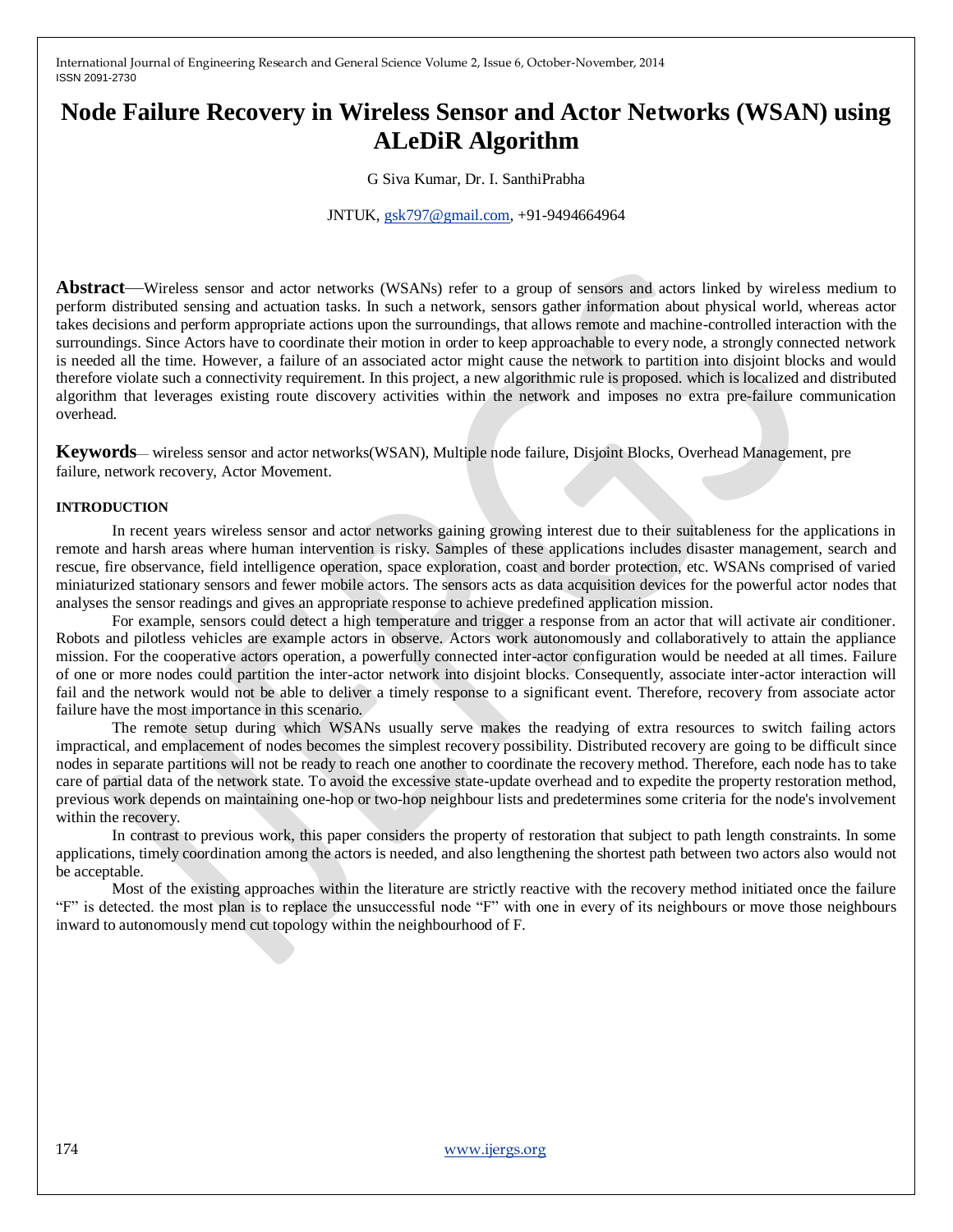

Fig:1 An Example wireless sensor and actor network setup

#### **SYSTEM MODEL AND PROBLEM STATEMENT**

There are two types of nodes in WSANs: 1)sensors and 2)actors. actors are have more onboard energy when compared to sensors and they are richer in computation and communication resources. Whereas sensors are highly constrained in energy and are inexpensive. The transmission range of actors is finite. In this paper actor and node will be used interchangeably.

Based on the impact of the actor's failure in the network, the nodes are classified into 2 types. The leaf node and critical node. The leaf node is the one, on removal of the node there will be not much effect on the network. They are also regarded as children nodes. Whereas the critical node is the one, on failure of that node the network will become into disjoint blocks. This critical node is also called as cut vertex. For restoring network connectivity in partitioned off WSANs variety of schemes have recently been proposed. All of those recovery methodologies have targeted on reestablishing cut links while not considering the impact on the length of pre-failure knowledge ways. Some schemes recover the network by repositioning the existing nodes, whereas others fastidiously place additional relay nodes. On the opposite hand, some work on device relocation focuses on metrics aside from property, e.g., coverage, network longevity, and quality safety, or to self-spread the nodes once non-uniform readying.

Existing recovery schemes either impose high node relocation overhead or extend a number of the inter-actor communication path.

## **RELATED WORK**

A number of schemes have recently been planned for restoring network connectivity in WSANs [1]. All of those schemes have concentrated on reestablishing cut off links while not considering the impact on the length of pre-failure information methods. Some schemes recover the network by placement the prevailing nodes, whereas others rigorously place extra relay nodes. Like our planned DCR algorithmic program, DARA [6] strives to revive property lost as a result of failure of cut-vertex. However, DARA needs additional network state in order to make sure convergence. Meanwhile, in PADRA [8], it determines a connected dominating set (CDS) of the full network so as to discover cut-vertices. Although, they use a distributed algorithmic program, their resolution still needs 2-hop neighbour's data that will increase electronic communication overhead.

Another work planned in [6] uses 2-hop data to discover cut-vertices. The planned DCR algorithmic program depends solely on 1-hop data and reduces the communication overhead. Though RIM [13], C3R [7] and tape machine [15] use 1- hop neighbour data to revive connectivity, they are strictly reactive and don't differentiate between critical and non-critical/children nodes. Whereas, DCR could be a hybrid algorithmic program that proactively identifies crucial nodes and designates for them applicable backups. the existing work on synchronic node failure recovery planned in [10] could be a mutual exclusion mechanism known as [14] so as to handle multiple synchronic failures in a very localized manner.

The approach in this paper differs from MPADRA in multiple aspects. Whereas, it solely needs 1-hop data and every critical node has just one backup to handle its failure.

#### **PROPOSED SYSTEM**

In this project, a new approach for the network recovery is proposed based on extra actor(Aggrandized Least Disruptive topology Repair). Here the extra actor node will acts as a centralized node, which will control the node movements. This methodology's main task is to overcome the multi-node failures. The performance of ALeDiR is simulated on NS2 tool.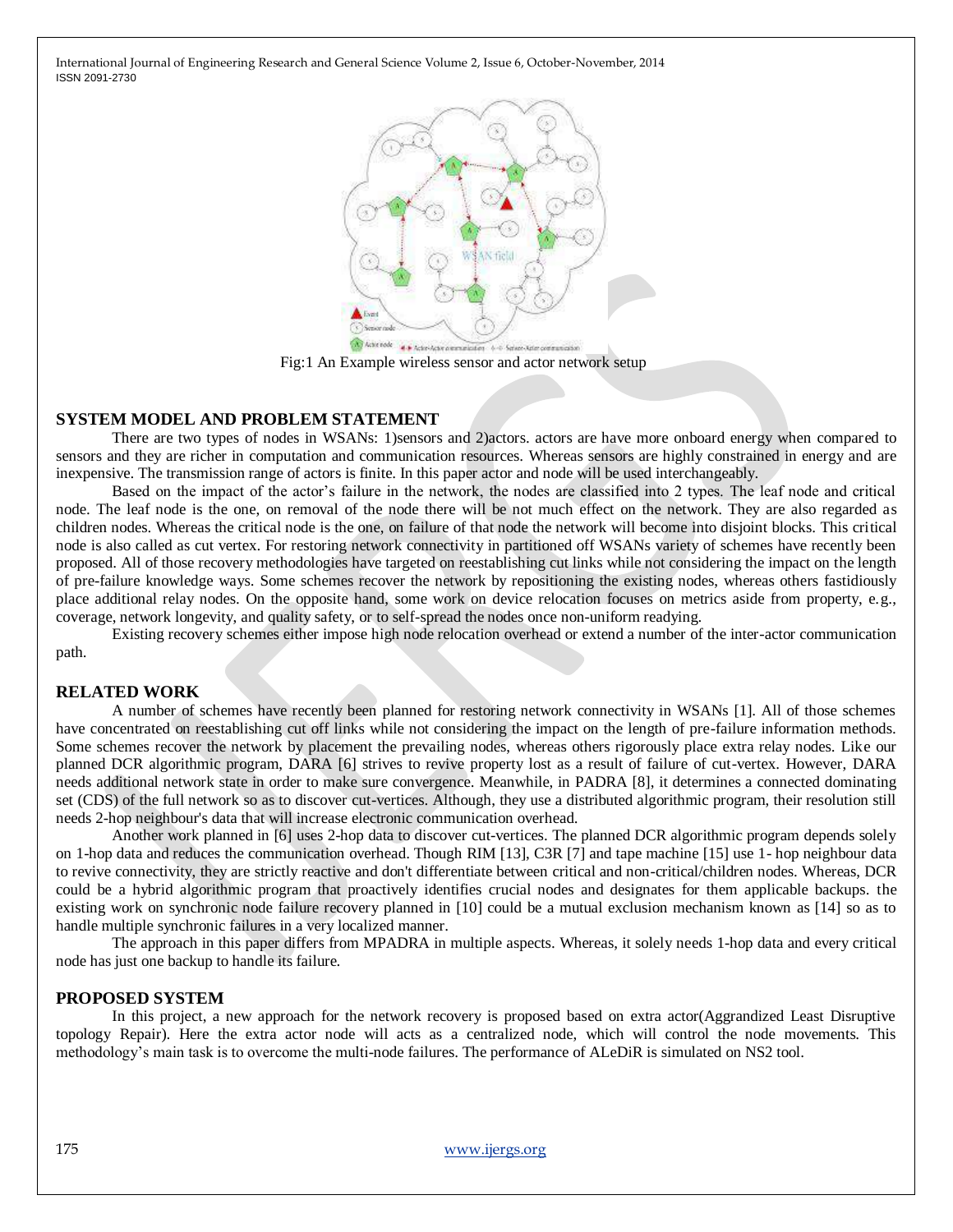# **IMPLEMENTATION**

# **1. Failure Detection**

Actors continuously send heartbeat messages to their neighbors to make sure that they are functional and conjointly report changes to the one-hop neighbors. Missing heartbeat messages will be used to observe the failure of actors.

After that it simply checks whether the failed node is critical node or not. If it is children node there will be not much effect on the network. If it is Critical node, disjoint blocks will result within the network.

# **2. Smallest block identification**

In this step the smallest disjoint block has to be taken. If it is small then it will scale back the recovery overhead within the network.

- The smallest block is that the one with the smallest amount of nodes

- By finding the accessible set of nodes for each direct neighbor of the failing node then selecting the set with the fewest nodes.

### **3. Substitution of faulty node and children movement**

Here in this step, the faulty node is to be substituted by extra actor and to restore the network quickly. When the node failure is detected by heart beat message then extra actor node will move to that particular location and it will take care of the restoration, i.e., it will control the actor movements. It will find which nodes are affected by the failure and inform to that nodes to which position they have to move. After restoration the extra actor will go back to its original position.

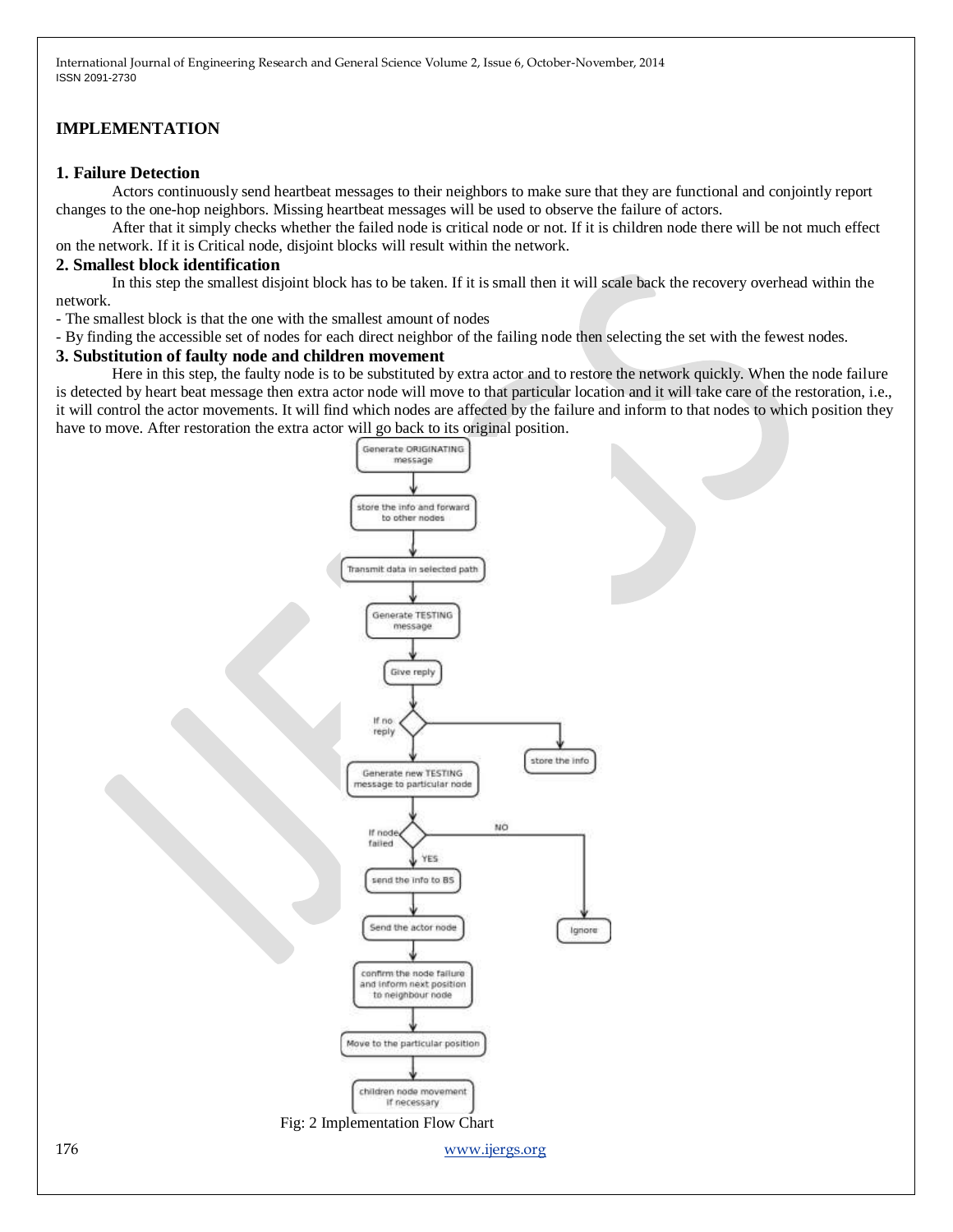## **RESULTS**

Here the system performance analysis is done based on number of nodes involved in restoration, PDF(packet delivery fraction),end to end delay and Overhead which are explained below.

The Fig.(3) shows the comparison of end to end delay in the network of the existing and proposed method. The X-axis represents the protocol and Y-axis represents the delay in seconds. In the existing LeDiR method we have 1.5s delay where as in proposed ALeDiR method we have only 0.2s delay.



Fig: 3DelayComparison between LeDiR&ALeDiR

The Fig.(4) represents number of nodes involved in the restoration of the network. Here X-axis represents protocol and Yaxis represents number of nodes. Here we can clearly observe that in LeDiR six nodes involved in restoration which will creates more disturbances in the network but in ALeDiR only three nodes involved in the restoration.



Fig: 4 No. of nodes moved in LeDiR&ALeDiR

177 [www.ijergs.org](http://www.ijergs.org/)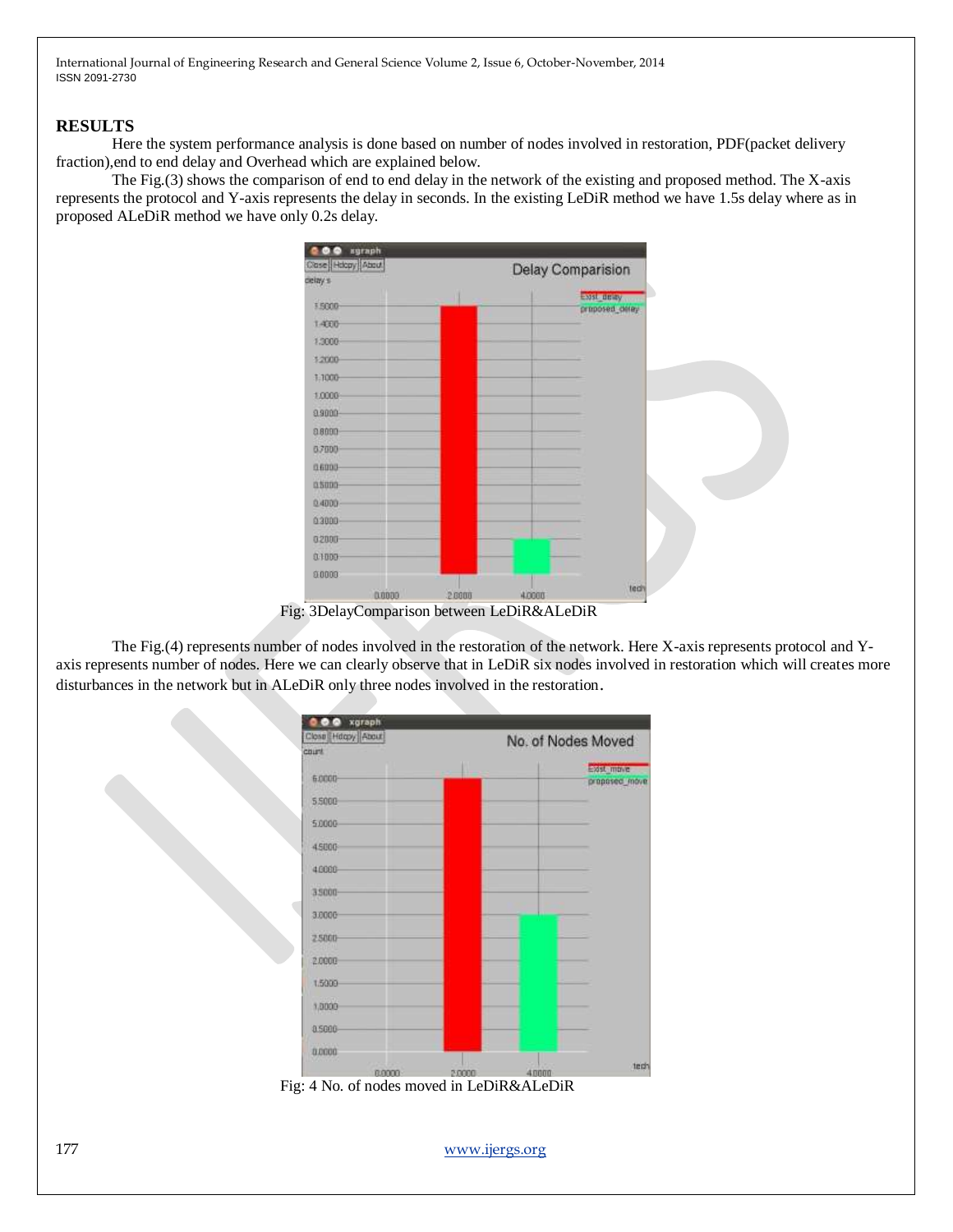

The Fig.(5) represents packet delivery fraction of the network. In thisX-axis represents protocol and Y-axis represents percentage of packets delivered. In multi node failure case LeDiR shown non-uniform packet delivery but in the proposed ALeDiR method it shows maximum uniform packet delivery.

The Fig.(6) represents the Overhead of the network in LeDiR and ALeDiR. In this X-axis represents protocol and Y-axis represents the number of overhead packets size. Compared to LeDiR the ALeDiR contains less Overhead.



#### **CONCLUSION**

Inter-actor network connectivity is essential in most of the WSAN applications to perform collaborative actions in an efficient manner. Therefore, maintaining strong inter-actor connectivity throughout the network operation is crucial. This paper, presents a local, distributed and movement efficient protocol which can handle the failure of any node in a connected WSAN. Simulation results confirmed that the new approach performed very close to the optimal solution in terms of delay, PDF, overhead,